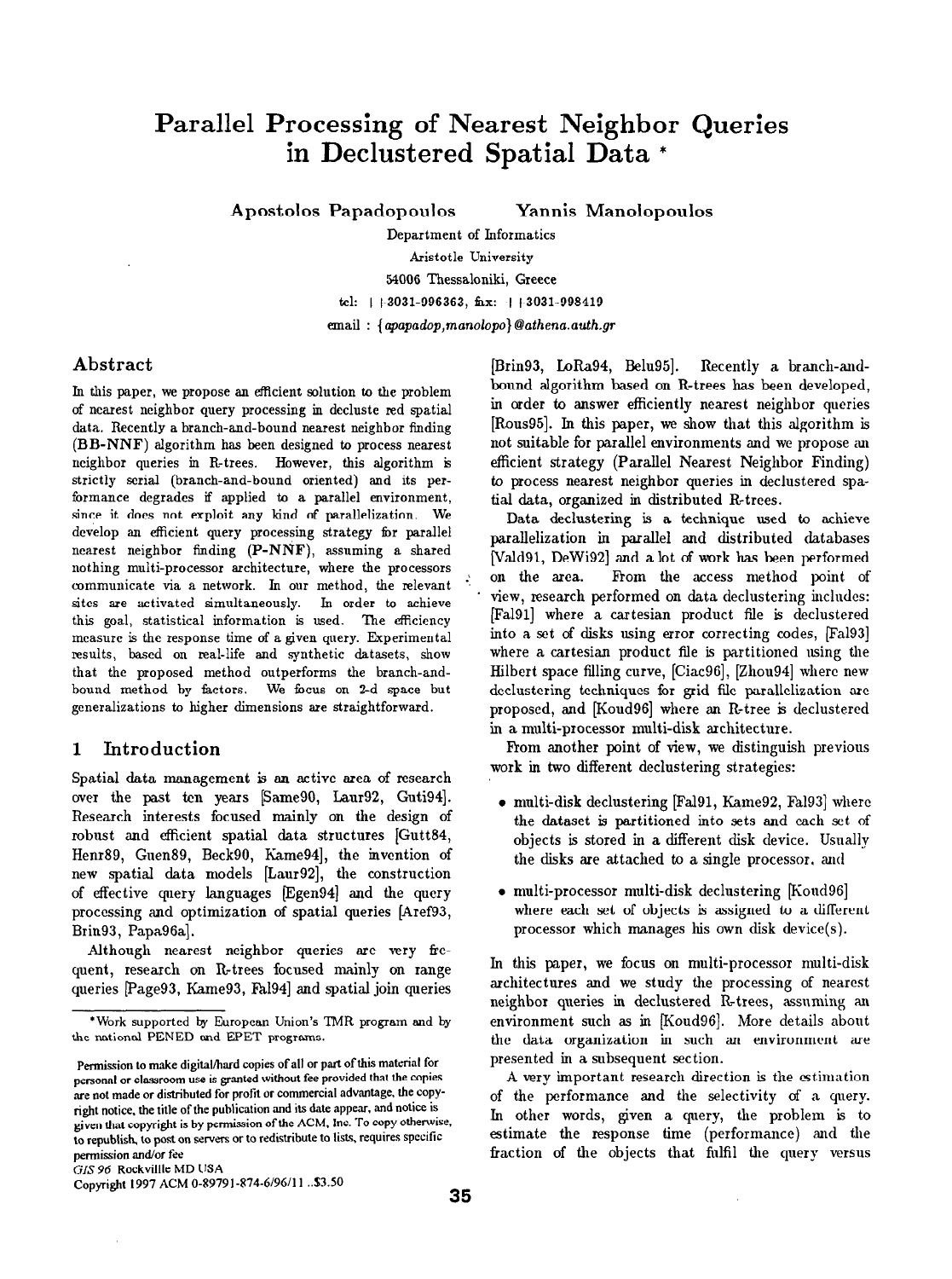the total number of objects (selectivity). Of course, we want this information available prior to query processing, so that the query optimizer will determine an efficient access plan. We show how we can estimate the performance of nearest neighbor queries based on statistical information. Then, we use this estimation in order to proceed with the parallel processing of the query in declustered data efficiently.

The rest of the work is organized as follows. In the next section we present the appropriate background on the R-tree family of spatial data structures and on declustering spatial data. Section 3 describes shortly the branch-and-bound algorithm of [Rous95] and presents the proposed method for parallelizing nearest neighbor query processing in detail. In Section 4 we give the experimental results and finally in Section 5 we conclude the paper and motivate for future research on the area.

# 2 Background

#### 2.1 R-trees

The R-tree [Gutt84] is a hierarchical, height balanced data structure (all leaf nodes appear at the same level), designed for use in secondary storage, and it is a generalization of the  $B<sup>+</sup>$ -tree for multidimensional spaces. The structure handles objects by means of their conservative approximation. The most simple and widely used conservative approximation of an object's shape is the Minimum Bounding Rectangle (MBR). Each node of the tree corresponds to exactly one disk page. Internal nodes contain entries of the form  $(R,child\text{-}ptr)$ , where R is the MBR that encloses all the MBRs of its descendants, and  $child\text{-}ptr$  is the pointer to the specific child node. Leaf nodes contain entries of the form  $(R, object\text{-}ptr)$  where  $R$  is the MBR of the object, and *object-ptr* is the pointer to the objects detailed description. Since MBRs of internal nodes are allowed to overlap, we may have to follow multiple paths from root to leaves when answering a query. This inefficiency triggered the design of the  $R^+$ -tree [Sell87] which does not permit overlapping MBRs of the nodes.

One of the most important factors that affects the overall structure Performance is the node split strategy used. In [Gutt84] three split policies has been reported, namely exponential, quadratic and linear. More sophisticated policies that reduce the overlap of MBRs have been reported in  $[Beck90]$  (the R<sup>\*</sup>-tree) and in [Kame94] (the Hilbert R-tree). Finally, some R-tree variants have been reported to support a static or a nearly static database. If the objects composing the dataspace are known in advance, we can apply several packing techniques, based on the spatial proximity of the objects, in order to design a more efficient data structure. Packing techniques have been reported in  $[Rous85, Kame93].$ 

In this paper, we base our work on the packed R tree of Kamel and Faloutsos [Kame93]. In this variant, the Hilbert value of each data object is calculated and the whole dataset is sorted. Next, the leaf level of the tree is formulated by taking consecutive objects (with respect to the Hilbert order) and storing them in one data page. The same process is repeated for the upper levels of the structure. The derived R-tree has little overlap and square-like MBRs, both being reasonable properties of a "good" R-tree [Kame93, Fal94, Theo96].

#### 2.2 Declustered Data

Here, we review the R-tree declustering strategy of [Koud96] in a multi-processor multi-disk environment. The system architecture is composed of a master processor (primary site) and a number of slave processors (secondary sites). All sites communicate via an ethernet network. The allocation of pages to sites is carefully performed, in order to achieve efficiency in range query processing. The leaves and the corresponding data. objects are stored in the secondary sites, whereas the upper tree levels are maintained in the primary site. Since, the upper levels occupy rclativcly little space, they can be kept in main memory.

Given that the dataset is known in advance, Koudas et. al. suggest sorting the data with respect to the Hilbert values of the MBRs' centroid. Then, the leaf tree level is formed, and the assignment of leaves to sites is performed in a round-robin manner. This method guarantees that leaves that contain objects close in the address space will be assigned to different sites, thus incrensing the parallelization during range query processing. In Figure 1 we present a way to decluster an R-tree 3 in sites, one primary and two secondary.



Figure 1: Declustering an R-tree over three sites.

This architecture is very robust with very good performance in range query processing. Also, since it is based on the shared nothing model it scales better to large number of sites than shared disk and shared memory do. We base our work in this architecture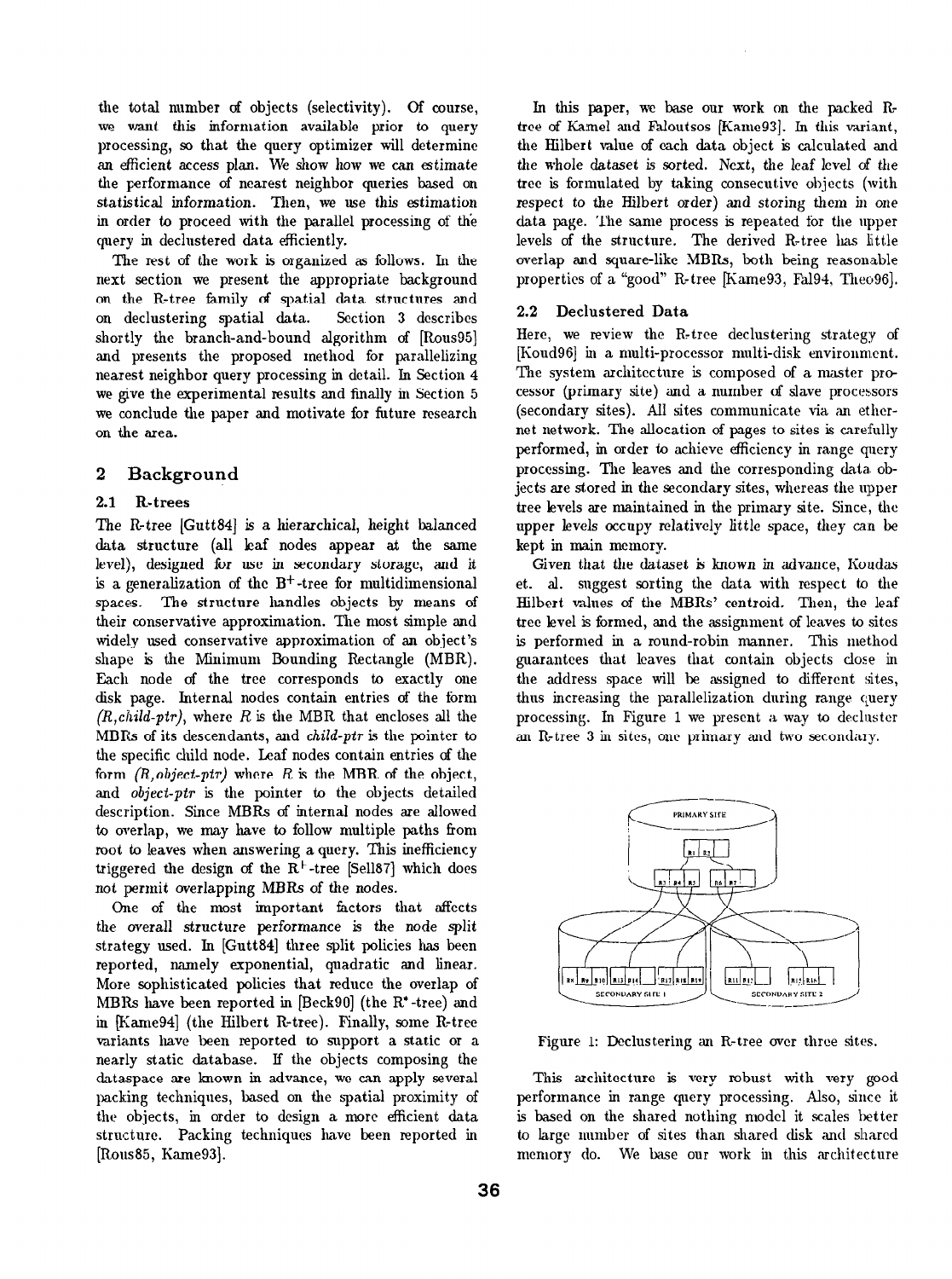in order to study parallelization in nearest neighbor queries. Other architectures and network topologies could also be considered equally well.

# 3 Processing Nearest Neighbor Queries

3.1 The Branch-and-Bound (BB-NNF) Method ln this subsection, we review the branch-and-bound algorithm reported in [Rous95], for answering nearest neighbor queries in R-trees. ln order to find the nearest neighbor of a query point, the algorithm starts form the root of the R-tree and proceeds downwards. The key idea of the algorithm is that many branches of the tree can be discarded according to some basic rules.

Two basic distances are defined in  $n-d$  space, between a point P with co-ordinates  $(p_1, p_2, ..., p_n)$  and a rectangle  $R$  with (bottom-left and top-right) corners having coordinates  $(s_1, s_2, ..., s_n)$  and  $(t_1, t_2, ..., t_n)$  respectively. These distances correspond to an optimistic and a pessimistic approach for the nearest object distance respectively. Two definitions ([Rous95]) follow:

#### Definition 1

The distance  $MINDIST(P, R)$  of a point P from a rectangle  $R$ , is defined as follows:

$$
MINDIST(P, R) = \sqrt{\sum_{j=1}^{n} |p_j - r_j|^2}
$$

where:

$$
r_j = \begin{cases} s_j, & p_j < s_j \\ t_j, & p_j > t_j \\ p_j, & \text{otherwise} \end{cases}
$$

Definition 2

The distance  $MINMAXDIST(P, R)$  of a point P from a rectangle R, is defined as follows:

$$
MINMAXDIST(P, R) =
$$
  

$$
\frac{\min_{1 \leq k \leq n} (|p_k - rm_k|^2 + \sum_{\substack{1 \leq j \leq n \\ j \neq k}} |p_j - rM_j|^2)}{p_j}
$$

where:

$$
rm_k = \begin{cases} s_k, & p_k \leq \frac{s_k + t_k}{2} \\ t_k, & \text{otherwise} \end{cases}
$$

$$
rM_j = \begin{cases} s_j, & p_j \geq \frac{s_j + t_j}{2} \\ t_j, & \text{otherwise} \end{cases}
$$

Clearly,  $MINDIST$  is the optimistic metric, since it is the minimum possible distance that the nearest neighbor of  $P$  can reside in the corresponding page. On the other hand, MINMAXDIST is the pessimistic metric, since it guarantees that the nearest neighbor of  $P$  lies in a distance  $\leq MINMAXDIST$ . The above definitions are shown graphically in Figure 2. The three basic rules



Figure 2: MINDIST (solid lines) and MINMAXDIST (dotted lines) between a point P and two rectangles  $R_1$ and  $R_2$ .

used br pruning the search in the R-tree follow. Note that these rules are applied for  $k = 1$  (i.e. only one nearest neighbor is required).

#### Rule 1

 $\ddot{\cdot}$ 

 $\Box$ 

If an MBR R has  $MINDIST(P, R)$  greater than the  $MINMAXDIST(P, R')$  of another MBR R', then it is discarded because it cannot enclose the nearest neighbor of  $P$ .

# Rule 2

If an actual distance  $d$  from  $P$  to  $a$  given object, is greater than the MINMAXDIST( $P, R$ ) of P to an MBR R, then d is replaced with  $MINMAXDIST(P, R)$ because R contains an object which is closer to  $P$ .

#### Rule 3

If d is the current minimum distance, then all MBRs  $R_i$  with MINDIST(P,  $R_i$ ) > d are discarded, because they cannot enclose the nearest neighbor of  $P$ .

Upon visiting an internal node of the tree, Rules 1 and 2 are used in order to discard irrelevant branches. Then, a branch is chosen according to a priority order. Roussopoulos et al. suggest that when the overlap is little, the MINDIST order should be used since it would discard more candidates. This is also verified in the experimental results of their work. Therefore, the branch which corresponds to the minimum MIMDIST among all node entries is chosen. Upon returning from the processing of the subtree, Rule 3 is applied in order to discard other candidates (if there are any).

In order to process general  $k$  nearest neighbor queries, an ordered sequence of the current  $k$  most promising answers needs to be maintained and the pruning of the MBRs is performed with respect to the furthest distance. An MBR is discarded if its  $MINDIST$  from the query point is greater than the actual distance from

 $\Box$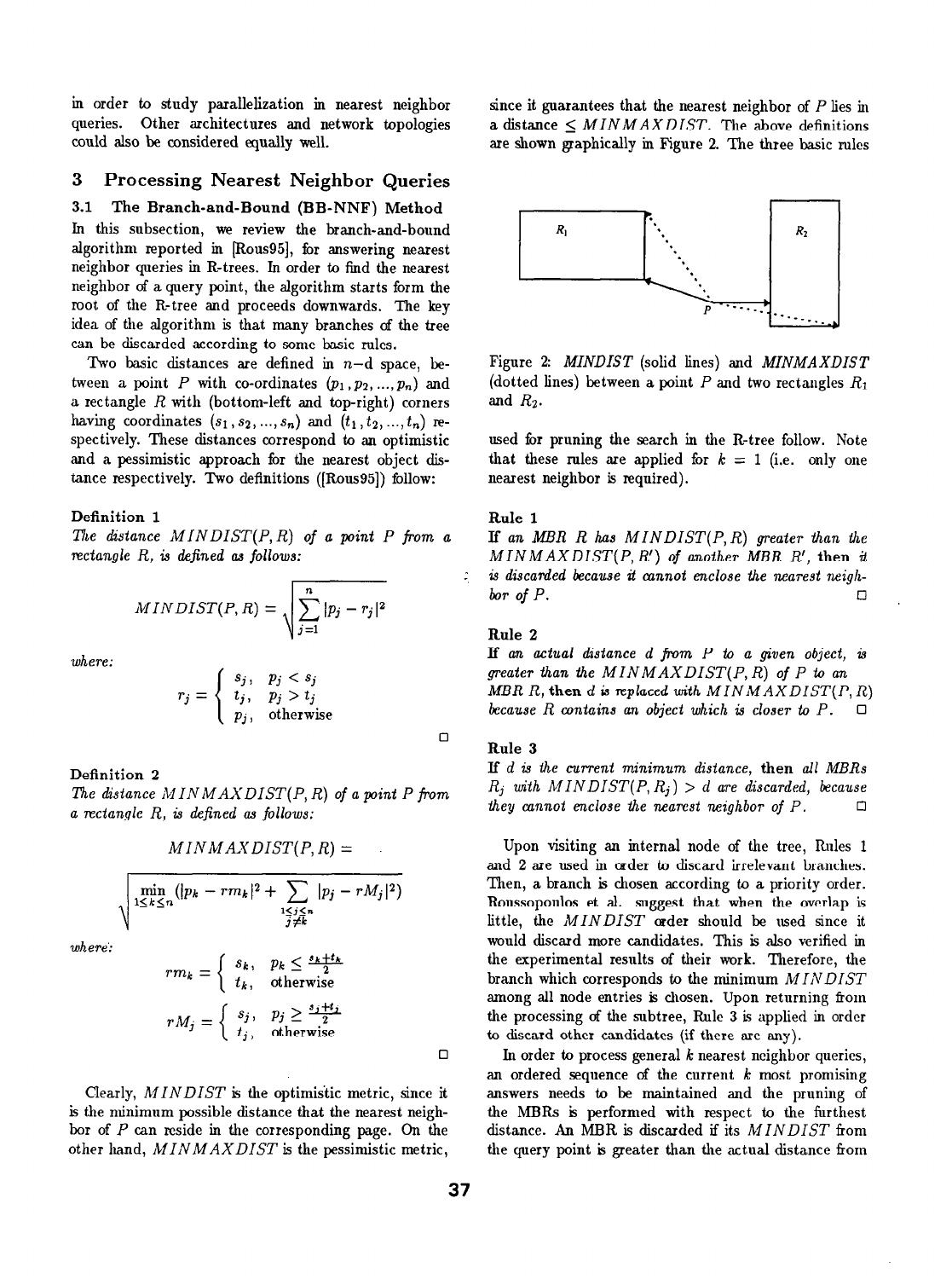the query point to its  $k$ -th nearest neighbor.

#### 3.2 Performance Estimation

In this subsection we show how we can estimate the number of leaf accesses involved due to the processing of a  $k$  nearest neighbor query. In [Papa96b] we gave average upper and lower bounds in the number of leaf accesses for 1 nearest neighbor queries only, assuming that the query points are allowed to 'land" on actual data points only. In this paper, the query model differs and assumes a uniform distribution of the query points over the whole address space. The latter model, even if it does not reflect reality always, it is used by many researchers in the access methods area Fal94, Kame94, Theo96]. Here we try to estimate this number as precisely as possible, using statistical information that we assume are available. The estimation of the number of leaf accesses is based on the following basic observation to which we have come up after conducting a series of experiments. The analytical derivation of a closed formed fbrmula in order to verify the validity of this observation is an issue for further research.

#### Basic Observation

If the query points follow a uniform distribution over the dataspace, then the average number of R-tree kaf accesses involved when we process a k nearest neighbor query, in an  $R$ -tree spatial data structure, using the branch-and-bound algorithm, grows almost linearly with respect to  $k$ .

This property allow us to approximate the expected number of leaf accesses using a linear equation of the form:

$$
F(k) = a * k + b \tag{1}
$$

where k is the number of nearest neighbors,  $F(k)$  the expected number of leaf accesses,  $a$  the slope of the curve and  $b$  a constant. The main problem is to calculate a and b. We can base the calculation on statistical information available. Let us assume that we have the expected number of leaf accesses  $F(k_1)$ and  $F(k_2)$  for  $k_1$  and  $k_2$  nearest neighbors, respectively. Then it is clear that:

$$
a = \frac{F(k_2) - F(k_1)}{k_2 - k_1} \tag{2}
$$

and

$$
b = F(k_1) - a * k_1 \tag{3}
$$

Using sample values for  $k_1$  and  $k_2$  we can measure the values  $F(k_1)$  and  $F(k_2)$ . From Equations (2) and (3) we obtain the values for  $a$  and  $b$  respectively. Substituting in Equation (1) we have a formula to estimate the expected number of leaf accesses. The values  $k_1$  and  $k_2$  can be selected by the database administrator or can



Figure 3: Measured (solid lines) and Estimated (dashed lines) number of leaf accesses versus the number  $k$  of requested nearest neighbors.

be adjusted by the statistical module. In our framework we used the values  $k_1 = 10$  and  $k_2 = 500$ .

The graphs of Figure 3 show the measured and estimated number of leaf accesses versus the number  $k$  of nearest neighbors. We have used real-life data from the TIGER project [Tiger94] (LB set) and the Sequoia 2000 benchmark [Ston93] (CP set). Also, we have used synthetic datasets based on uniform (SU set) and zipfian (SZ set) distributions. For each graph 100 nearest neighbor queries were generated uniformly over the dataspace and the average number of leaf accesses was calculated. It is evident that the approximation is reasonably accurate (the maximum and mean errors are around 20% and 10% respectively) and therefore it can be used for estimation purposes. We also studied a regression based approximation using several sample values of  $k$   $(k_1, k_2, ..., k_n)$ . Although a more accurate estimation was obtained, the practical impact on the performance of the proposed algorithm (subsection 3.3) was negligible.

#### 3.3 The Parallel Nearest Neighbor Finding (P-NNF) Method

#### Definition 3

The  $MAXDIST$  distance between a query point  $P$  and an MBR  $R$ , is the distance from  $P$  to the furthest vertex of  $R$  and equals:

$$
MAXDIST(P, R) =
$$

$$
\sqrt{\max_{1 \leq k \leq n} (|p_k - rm_k|^2 + \sum_{\substack{1 \leq j \leq n \\ j \neq k}} |p_j - rM_j|^2)}
$$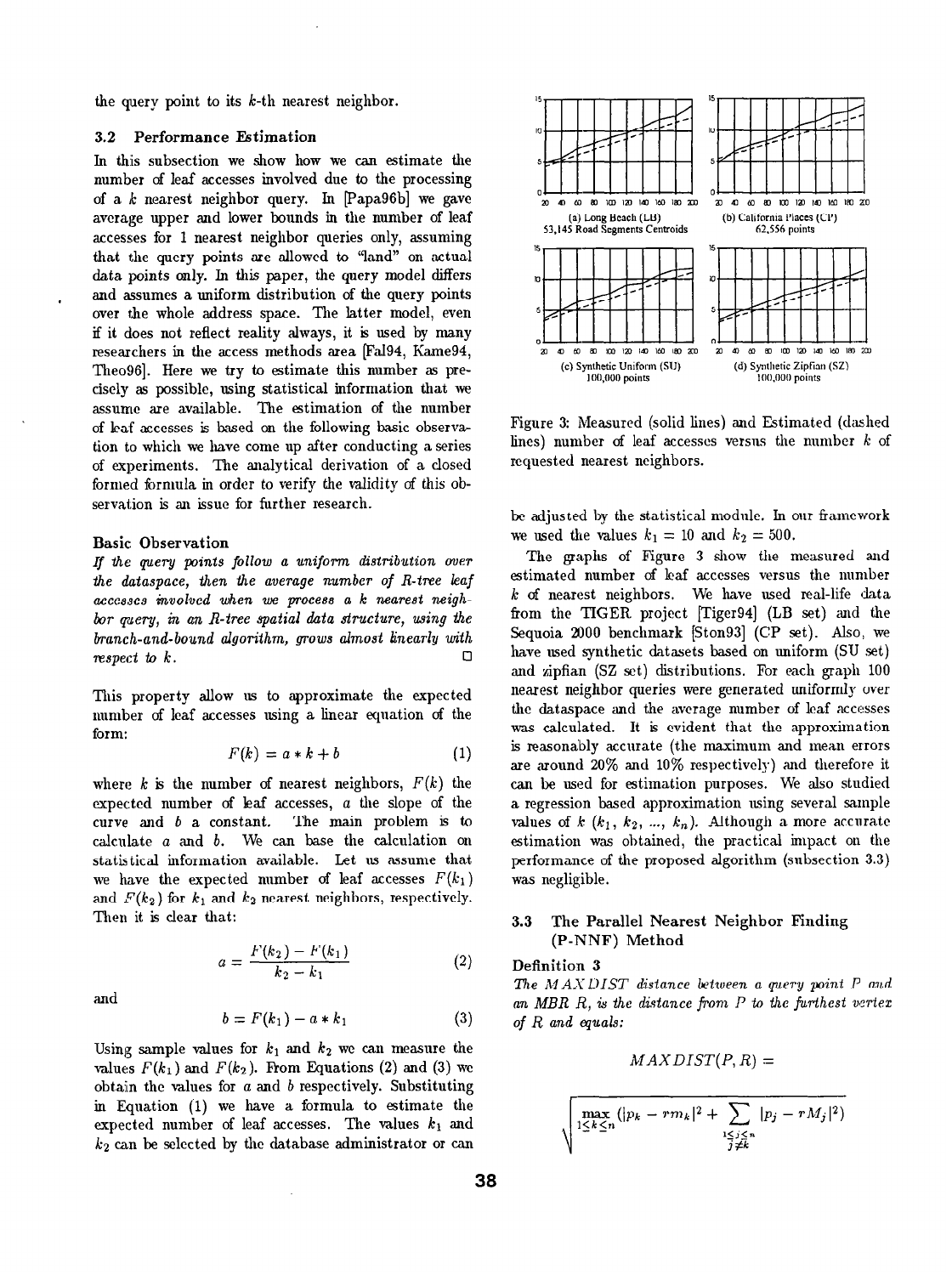where:

$$
rm_k = \begin{cases} s_k, & p_k \leq \frac{s_k + t_k}{2} \\ t_k, & \text{otherwise} \end{cases}
$$

$$
rM_j = \begin{cases} s_j, & p_j \geq \frac{s_j + t_j}{2} \\ t_j, & \text{otherwise} \end{cases}
$$

To distinguish between the three distances (MINDIST, MINMAXDIST and MAXDIST) we present an example in Figure 4.



Figure 4: MINDIST (solid lines), MINMAXDIST (dotted lines) and  $MAXDIST$  (dashed lines) between a point  $P$  and two rectangles  $R_1$  and  $R_2$ .

The main goal of the proposed method is to determine the secondary sites that are going to be activated simultaneously. The algorithm comprises of three different steps. First, we start at the primary site and we traverse the R-tree with respect to the MINDIST measure from the query point, until the final internal level of the tree (the "father" level of the data pages) is reached. In the second step, a radius  $d$  is determined which guarantees that all the qualifying objects (and other objects as well) are falling in the circle with center the query point and radius  $d$ . Then, a range query is performed with respect to this circle and a set of data pages MBRs. is gathered, by inspecting the MBRs of the last internal level. In the last step, the first  $F(k)$  data pages (with respect to the MINDIST metric) are visited and the relevant answers are collected. To guarantee the avoidance of dismissals, the rest of the gathered MBRs must be checked for relevance. Bellow we analyze each step of the algorithm in detail:

#### Algorithm P-NNF

Step 1

Let the  $k$  nearest neighbors be requested with respect to a query point  $P$ . The R-tree is searched top-down with respect to the MINDIST metric. This means that, in each node we take the branch that corresponds to the MBR with the minimum MINDIST with respect to the query point P. The search stops at the last internal level of the R-tree. Keep in mind also, that all upper levels are stored at the primary site, and all data pages are distributed in the available secondary sites. In this step no data pages are visited.

### Step 2

 $\Box$ 

Assume that the internal node we have reached iu Step 1 contains  $E$  entries whereas each data page contains  $O$  objects. Thus, from the latter internal node we can access  $E * O$  objects. Without loss of generality, suppose  $k \leq E * O$ . Then, it is necessary to find a distance  $d$  from the query point  $P$ that will guarantee the containment of all relevant. answers. These  $E$  MBRs are sorted with respect to the MAXDIST from the query point and the distance d is set to the MAXDIST of the  $\lceil \frac{k}{0} \rceil$ th MBR out of the  $E$  MBRs. A range query is performed in the R-tree, using the circle with center P and radius d and a set of data page MBRs is collected. If  $k > E * O$ , then other internal nodes of the last internal level are required in order to adjust d properly. Again, no data pages are visited, because the circular query stops at the last internal R-tree level.

#### Step 3

Assume that  $M$  data page MBRs have been collected from the previous step. In general, this number is greater than the number of data pages we really need in order to obtain the answer. Here, we use the estimation for the expected number of leaf accesses illustrated iu the previous subsection (see Equation 1). Therefore, from the  $M$  MBRs we choose the first  $F(k)$  with respect to the MINDIST metric. The appropriate secondary sites are activated simultaneously, and the  $k$  most promising answers are collected. If after the collection of the answers there are still MBRs, among the  $M$ , that may contain relevant objects, we must process them also <sup>1</sup>. Therefore, the MINDIST of the rest data page MBRs are compared with the  $k$ -th nearest neighbor of  $P$ .

For simplicity, capacities of data pages and internal pages are set to constant values  $O$  and  $E$  respectively. If  $E$  and  $O$  are not constant values, then the number of objects that are contained in each data page is recorded in the father node. Therefore, we know how many objects a data page contains, before visiting the page.

# 4 Experimental Results

#### 4.1 Preliminaries

We implemented the Hilbert-packed R-tree, the branchand-bound (BB-NNF) and the parallel nearest neighbor (P-NNF) algorithms in the C programming language under UNIX and simulate the parallel environment on a SUN Spare workstation with 4OMHz CPU

 $1$  However, since the P-NNF method performs a global selection with respect to the MINDIST metric, this happens rarely.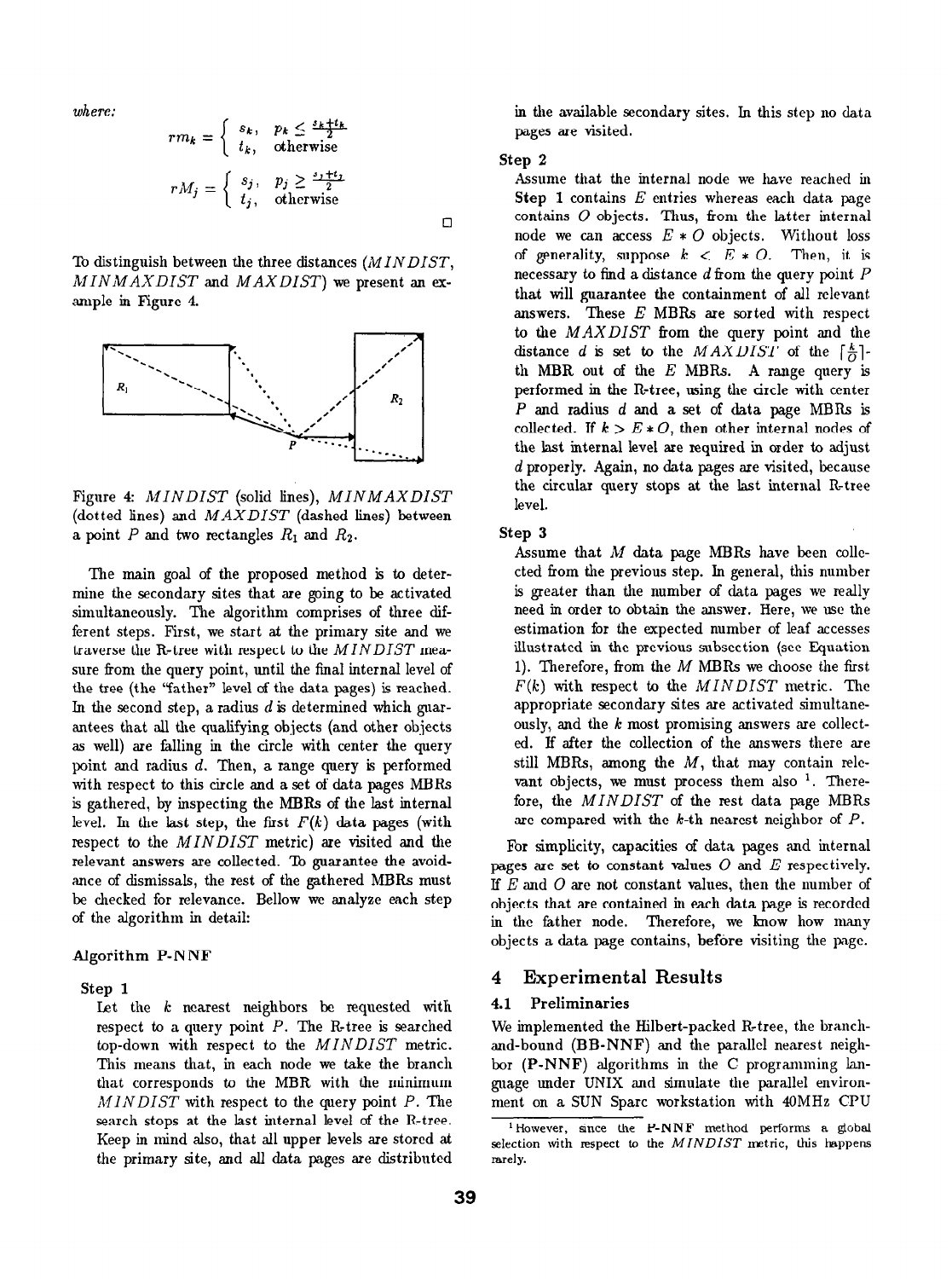clock. The fanout of the tree is set to 50 and therefore, each node contains 50 entries  $(E = 0 = 50)$ .

The response time of a given query is given by the following equation:

# $T_{response} = T_{activation} + T_{primary} + T_{secondary} + T_{results}$

where  $T_{activation}$  is the time to transmit the appropriate messages in order to activate the relevant secondary sites,  $T_{primary}$  is the time spend at the primary site,  $T_{secondary}$  is the local processing time at each secondary site and  $T_{results}$  is the time required to transmit the results back to the primary site.

The pure network speed,  $NS_{pure}$ , is set to 10Mbps. In order to investigate the behavior of the methods under different network loads we make use of a variable netload by which we divide the pure network speed and we get the effective network speed :  $NS_{eff} = \frac{N}{25}$ Due to the CSMA/CD protocol, many sites may try to transmit simultaneously resulting in a collision. The net effect of the collisions is that there is a delay in transmitting a frame from source to destination. Therefore, the netload variable reflects exactly this delay.

As mentioned earlier, the datasets used in the experimentation are real-life and synthetic points in the 2-d space. Equally well we could have used non-point objects. The datasets are shown graphically in Figure 5.



Figure 5: Datasets used for experimentation.

#### 4.2 Experimentation

We conducted several series of experiments in order to test our proposed method and its behavior under

different settings. In the first series of experiments, we compare the P-NNF and BB-NNF methods using all datasets. In Figure 6 we present the response times for the two methods nsing 5 secondary sites and high network speed (10Mbps). Figure 7 shows the response times for 10 secondary sites with  $netload = 10$  giving an effective network speed of 1Mbps.

In the second series of experiments, we use sample values for the number  $k$  of nearest neighbors and test the changes in the response time with respect to the number of secondary sites (Figure 8) and the effective network speed (Figure 9). Since the behavior of the methods is similar for all datasets, in the latter series of experiments we use the LB set only,



Figure 6: BB-NNF (solid lines) and P-NNF (dashed lines) response times (in msecs) versus  $k$  (secondary  $sites=5, *nelload=1*, primary site cost included).$ 



Figure 7: BB-NNF (solid lines) and P-NNF (dnshcd lines) response times (in msecs) versus  $k$  (secondary sites=10, netload=10, primary site cost included).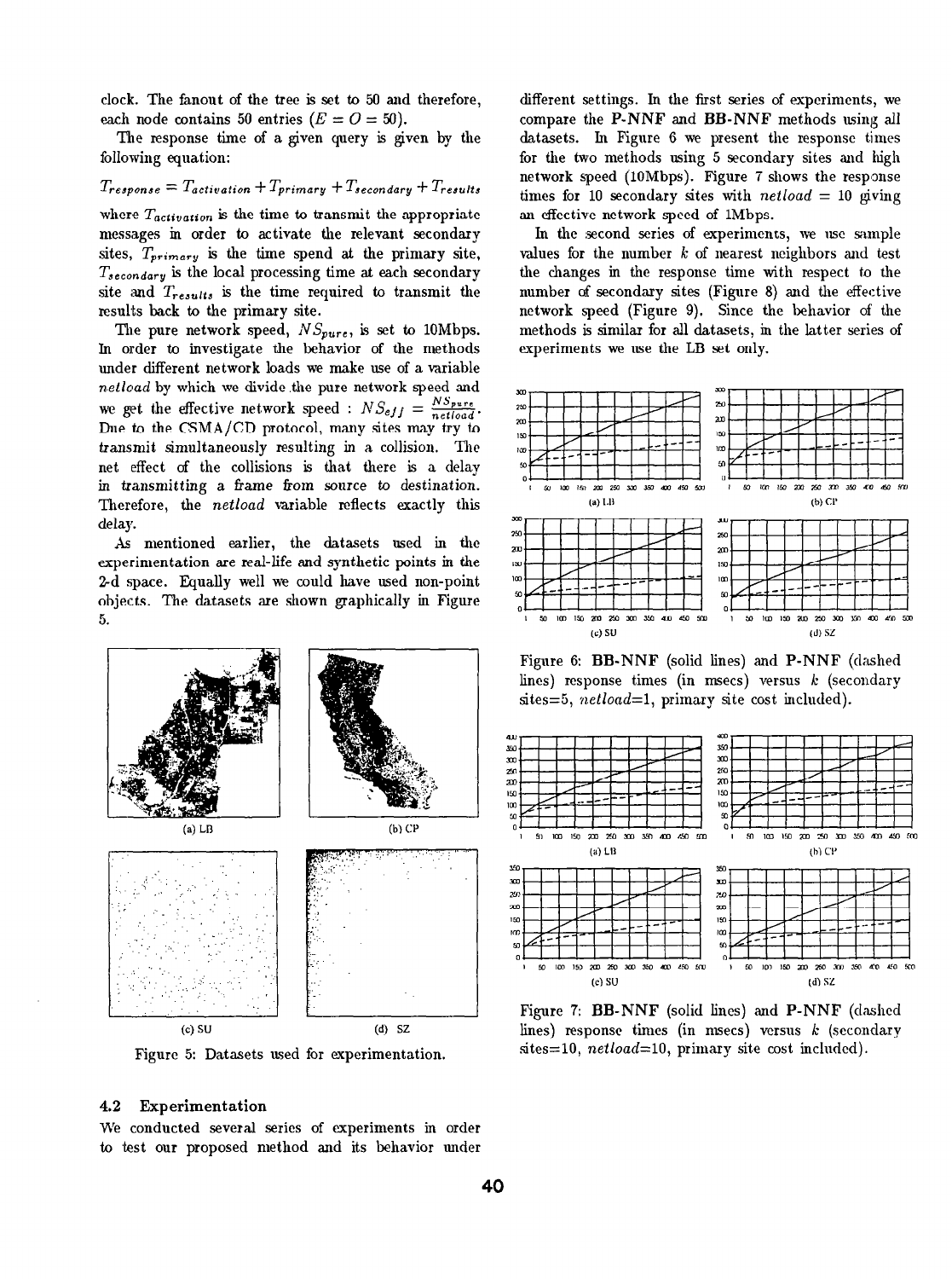

Figure 8: BB-NNF (black bars) and P-NNF (white bars) response times (in msecs) versus the number of secondary sites  $(neltoad = 1)$ .



Figure 9: BB-NNF (black bars) and P-NNF (white bars) response times (in msecs) versus netload (number of secondary sites  $= 10$ .

#### 4.3 Interpretation of results

The first observation derived from Figures G and 7 is that the  $P\text{-}NNF$  method is superior to the BB-NNF method in a parallel euvironment. The response time of a nearest neighbor query is decreased drastically. The improvement reaches  $60\%$  for large values of k (e.g.  $k = 400$ . However, in some cases, for small values of k (e.g.  $k < 5$ ) the cost at the primary site may dominate 'and BB-NNF may be better. As an example, in Figure 6 (a) for  $k = 1$  BB-NNF performs by 15 msecs better than P-NNF. The general observation obtained from Figures G and 7 is that the performance gain of P-NNF

over BB-NNF increases as *k* increases.<br>In the P-NNF method, as the number of secondary sites increases, the response time decreases. However, sites, compression could be applied in order to reduce

the degree of parallelization is a function of both the values of  $k$  and the number of secondary sites. On the other hand, the response time in the BB-NNF method remains constant since the method does not exploit any parallelization (see Figure 8).

The network load has a very strong impact on the performance of both methods as is shown in Figure 9. In fact, under high network loads, the gain of P-NNF over BB-NNF decreases. Furthermore, in extreme cases of very low network speeds (e.g.  $NS_{pure} = 1$  bit per msec) the BB-NNF method is better than P-NNF. This is au expected outcome, since the network usage time outperforms by factors the local processing time at each site and therefore, the benefits of parallel processing arc no more existent. However, since fiber optics technology is becoming more and more available, reaching speeds of 1000Mbps, the use of P-NNF is recommended.

In Figures 8 and 9 WC give the response times of both methods with and without the primary site cost (i.e. the cost for accessing internal nodes of the Rrtree). It is clear that the primary site cost for the P-NNF method is higher, due to the range query performed. Since the primary site stores only the upper R-tree levels, these could be maintained in main memory and therefore the processing cost would be very small. Therefore, we illustrate both cases in order to globally study the performance of the methods.

#### 4.4 Improvements

There are several aspects that are not taken into consideration in our study, and could improve further the response time of a nearest neighbor query:

Multi-page requests: The P-NNF method supports multi-page requests [Seeg93]. This means that if we have to fetch a number of disk pages, the effective access time does not equal the number of pages multiplied with a random access time but is far less. We can read several pages together in a single pass, reducing the total access time. Therefore, each secondary site could exploit multi-page requests, since the data pages that. will be fetched are known. On the other hand, BB-NNF can not take advantage of such a scheme since the data pages are read one-by-one.

Multi-casting: In the P-NNF method, the secondary sites can be activated with a single message (multicasting). This is extremely useful in slow networks , since instead of sending several messages we need to send only one, saving bandwidth. On the other hand, in BB-NNF we are forced to activate the secondary sites one at a time and therefore selective activation is the only alternative.

Compression: During transmission of data between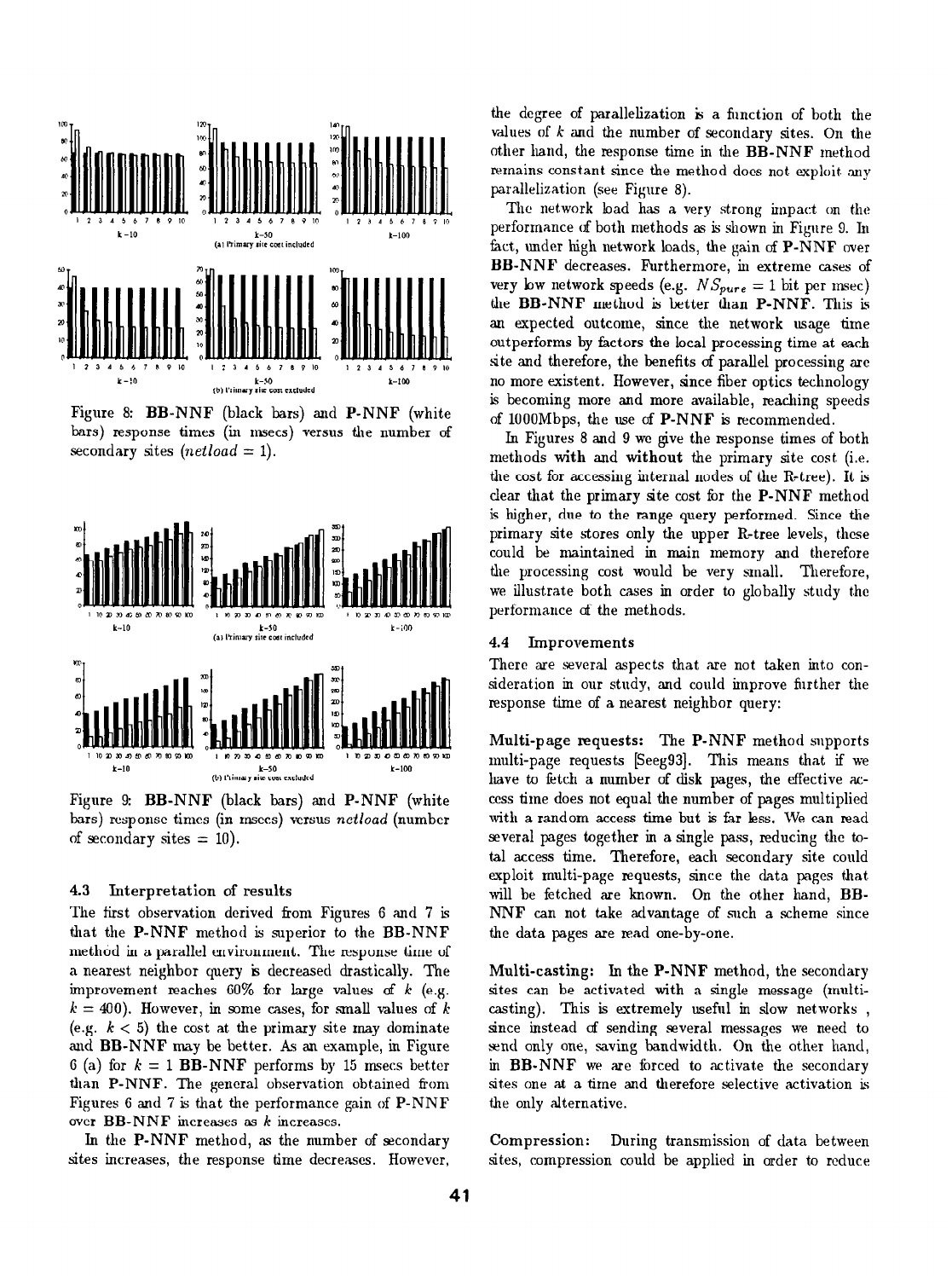the size of information, and therefore the number of packets, traveling through the network.

### 5 Conclusions and Future Work

In this paper, we studied the performance of nearest neighbor queries in multi-disk multi-processor architectures. We assumed that data objects are stored in an R-tree and the whole structure is distributed over a number of servers, each with a single processor and a single disk attached. The basic motivation behind this work was the fhct that the branch-and-bound algorithm of Roussopoulos et. al. [Rous95] is strictly serial and therefore, cannot be applied directly in a parallel environment.

We used statistical information to estimate the number of leaf accesses introduced due to the processing of a k nearest neighbor query and we used this estimation in order to provide an efficient execution strategy. Experimental results based on real-life and synthetic datasets show that the proposed P-NNF algorithm outperforms the branch-and-bound algorithm by factors. The efficiency measure is the response time of the query which contains communication cost and local processing cost at each server. We tested our method for light-loaded and heavy-loaded networks, different number of servers, different data populations and distributions and we observed that the response time is decreased drastically.

Although we focused on packed R-trees, the method can equally well be applied in dynamic environments. In such an environment, packed R-trees are not recommended because the structure characteristics change rapidly due to insertions and deletions. Instead, another variant should be used (e.g.  $R^*$ -tree [Beck90], dynamic Hilbert R-tree [Kame94]). As long as the number of objects inserted or deleted is small, the statistical information need not be updated. The renewal of statistical data would be necessary after a large number of insertions/deletions.

We are currently working on a modified P-NNF algorithm that uses more local criteria to visit a data page and utilizes better the network under slow transmission media. Future research may include:

- 0 analytical results on the performance of nearest neighbor queries,
- the testing of the algorithm in a real network of workstations,
- $\bullet$  the parallelization of other costly operations such as spatial joins, closest pair queries and other proximity queries that are not yet studied in the R-tree context,
- $\bullet$  studying other declustering strategies, more suitable for nearest neighbor queries, without degrading the performance of range query processing,
- studying nearest neighbor query performance in distributed environments, when the detailed description of each spatial object is large (hundreds of bytes).

### Acknowledgmenets

The authors would like to thank the anonymous referees for their valuable comments and suggestions regarding this work.

# References

- [Aref93] IV. Aref: 'Q uery processing and optimization in spatial databases", Technical Repori CS- TR-3097, Department of Computer Science, University of Maryland at College Park, MD, 1993.
- [Beck90] N. Beckmann, H.P. Kriegel and B. Seeger: "The R\*-tree: an efhcient and robust method for points and rectangles", Proceedings of the 1990 ACM SIGMOD Conference, pp.322-331, Atlantic City, NJ, 1990.
- [Belu95] A. Belussi and C. Faloutsos: "Estimating the selectivity of spatial queries using the 'correlation' fractal dimension", Proceedings of the 21th VLDB Conference, pp.299-310, Zurich, Switzerland, 1995.
- [Brin93] T. Brinkhoff, H-P. Kriegel and B. Seeger: "Efficient processing of spatial join using R-trees", Proceedings of the 1990 ACM SIGMOD Conference, pp.237-246, Washington DC, 1993.
- [Ciac96] P. Ciaccia and A. Veronczi: 'Dynamic declustcring methods for parallel grid files", Proceedings of the Austrian Center for Parallel Computation Conference  $(ACPC'96)$ , 1996.
- [DeWi92] D. DeWitt and P. Valduriez: "Parallel database systems: the future of high performance database systems", Communications of the ACM, ~01.6, no.6, pp.85-98, 1992.
- [Egen94] M. Egenhofer: 'Spatial SQL: a query and presentation language", IEEE Transactions on Knowledge and Data Engineering, vol.6, no.1, pp.86-95, 1994.
- [Fa191] C. Faloutsos and D. Metaxas: "Disk allocation methods using error correcting codes", IEEE Transactions on Computers, vol.40, no.8, 1991.
- [Fal93] C Ealoutsos and P. Bhagwat: "Declustering using fiactals", Proceedings of the 2ad International Conference on Parallel and Distributed Informalion Systems (PDIS'93), pp.18-25, 1993.